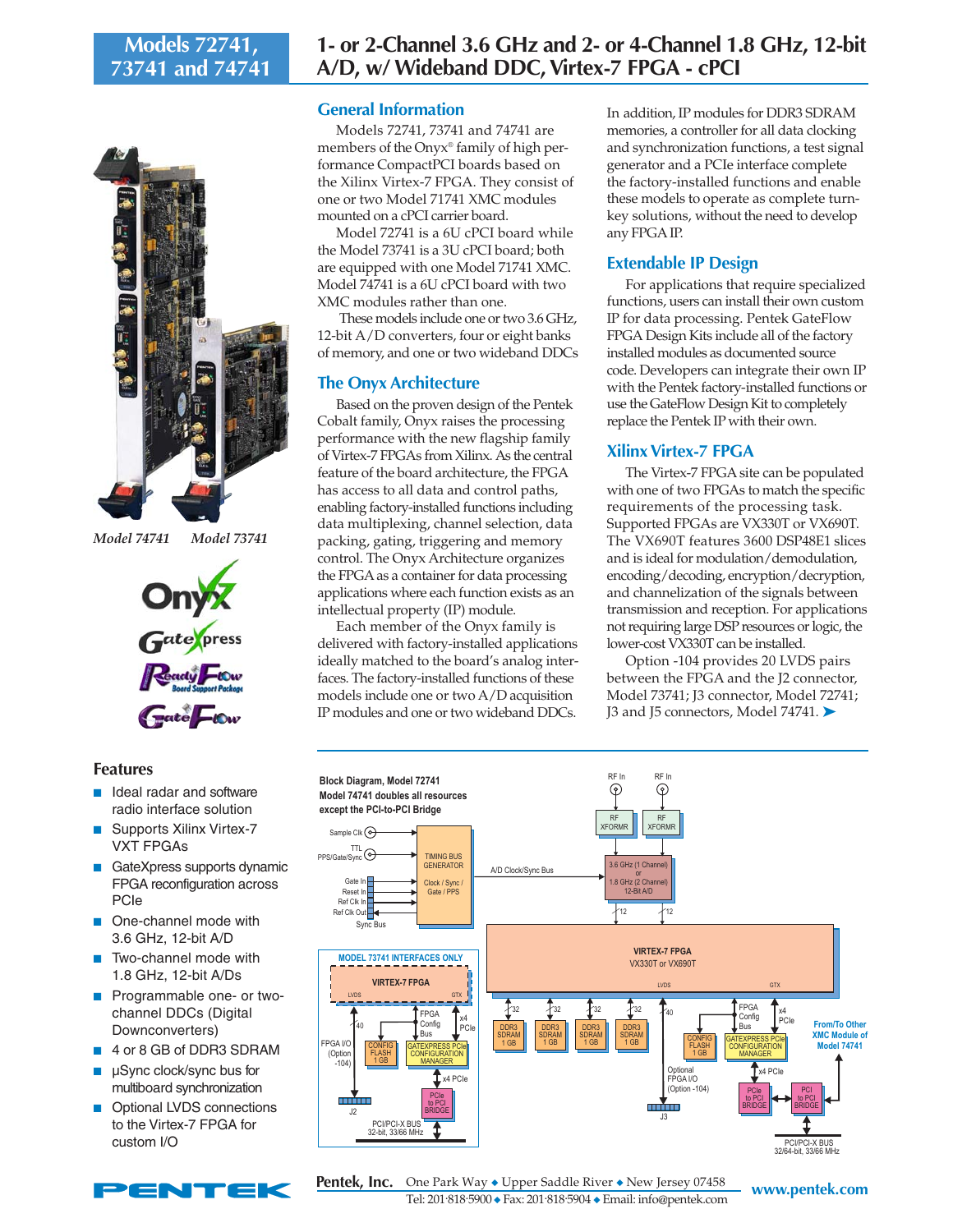# **Models 72741, 73741 and 74741**

#### **A/D Acquisition IP Module**

These models feature one or two A/D Acquisition IP Modules for easy capture and data moving. The IP modules can receive data from the A/D, or a test signal generator. The IP modules have associated memory banks for buffering data in FIFO mode or for storing data in transient capture mode.

In single-channel mode, all banks are used to store the single-channel of input data. In dual-channel mode, memory banks 1 and 2 store data from input channel 1 and memory banks 3 and 4 store data from input channel 2. In both modes, continuous, full-rate transient capture of 12-bit data is supported.

The memory banks are supported with a DMA engine for moving A/D data through the PCIe interface. This powerful linked-list DMA engine is capable of a unique Acquisition Gate Driven mode. In this mode, the length of a transfer performed by a link definition need not be known prior to data acquisition; rather, it is governed by the length of the acquisition gate. This is extremely useful in applications where an external gate drives acquisition and the exact length of that gate is not known or is likely to vary.

For each transfer, the DMA engine can automatically construct metadata packets containing a sample-accurate time stamp and data length information. These actions simplify the host processor's job of identifying and executing on the data.

#### **DDC IP Cores**

Within the FPGA is a powerful DDC IP core. The core supports a single-channel mode, accepting data samples from the A/D at the full 3.6 GHz rate. Additionally, a dual-channel mode supports the A/D's 1.8 GHz two-channel operation .

In dual-channel mode, each DDC has an independent 32-bit tuning frequency setting that ranges from DC to  $f_s$ , where  $f_s$ is the A/D sampling frequency.

In single-channel mode, decimation can be programmed to 8x, 16x or 32x. In dual-channel mode, both channels share the same decimation rate, programmable to 4x, 8x or 16x.

The decimating filter for each DDC accepts a unique set of user-supplied 16-bit coefficients. The 80% default filters deliver an output bandwidth of  $0.8*f_s/N$ , where N is the decimation setting. The rejection of adjacent-band components within the 80% output bandwidth is better than 100 dB. Each DDC delivers a complex output stream consisting of  $16$ -bit I +  $16$ -bit Q samples at a rate of  $f_s/N$ .

#### ➤ **GateXpress for FPGA Configuration**

The Onyx architecture includes GateXpress, a sophisticated FPGA-PCIe configuration manager for loading and reloading the FPGA. At power up, GateXpress immediately presents a PCIe target for the host computer to discover, effectively giving the FPGA time to load from FLASH. This is especially important for larger FPGAs where the loading times can exceed the PCIe discovery window, typically 100 msec on most PCs.

The board's configuration FLASH can hold four FPGA images. Images can be factory-installed IP or custom IP created by the user, and programmed into the FLASH via JTAG using Xilinx iMPACT or through the board's PCIe interface. At power up the user can choose which image will load based on a hardware switch setting.

Once booted, GateXpress allows the user three options for dynamically reconfiguring the FPGA with a new IP image. The first is the option to load an alternate image from FLASH through software control. The user selects the desired image and issues a reload command.

 The second option is for applications where the FPGA image must be loaded directly through the PCIe interface. This is important in security situations where there can be no latent user image left in nonvolatile memory when power is removed. In applications where the FPGA IP may need to change many times during the course of a mission, images can be stored ▶





**www.pentek.com** One Park Way ◆ Upper Saddle River ◆ New Jersey 07458 Tel: 201. 818. 5900 ◆ Fax: 201. 818. 5904 ◆ Email: info@pentek.com **Pentek, Inc.**